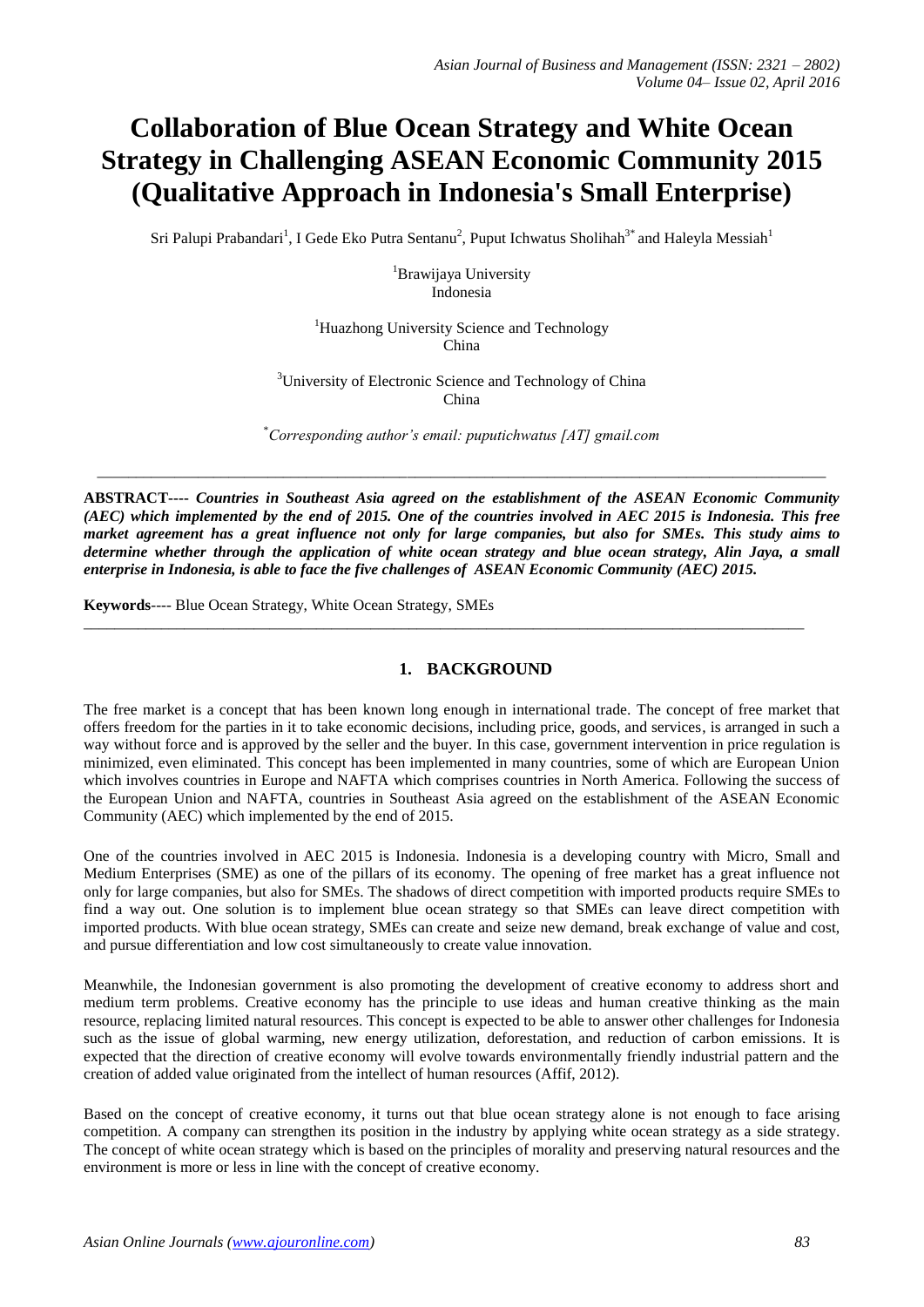One of growing creative industries in Indonesia is snack food industry typical to a region. In this study, one of the small businesses in snack food industry will be analyzed, namely Alin Jaya which is located in Batu, East Java. So far Alin Jaya has applied the principles of blue ocean strategy and white ocean strategy in its efforts. This study is aimed to describe the application of these strategies and clarify whether the implementation of those strategies will make small business able to face the challenges of AEC 2015.

# **2. LITERATURE REVIEW**

#### **White Ocean Strategy**

According to Chanchaochai (2012), white ocean strategy (WOS) is a strategy in which employers manage the company as a whole, starting from setting the vision, policies, mission, and strategic plan covering the operational methods of each division of the company, including human resources management system, marketing and sales, administration, and advertising. WOS requires companies to conduct business by upholding the values of morality in order to increase benefits for the environment. WOS is a flexible strategy that is applicable in a variety of situations, and can help strengthen the company's position and improve competitiveness by building an image through an emphasis on moral values.

The principles in operating WOS that can be applied by the company are:

- 1) The emergence and existence of a white ocean company should be directed towards a positive impact on the society
- 2) Establishing a long-term goal
- 3) Finding the balance between the human factor (people), the environment (planet), profit, and passion
- 4) Maintaining company concepts related to the abundance of natural resources in this earth and that every person can eventually becomes a winner
- 5) Setting up a company on the basis of ethics, truth and sincerity
- 6) A white ocean company acquires its strength from within itself through individual social responsibility
- 7) Establishing a benchmark for white ocean strategy in the business sector.

#### **Blue Ocean Strategy**

Blue ocean strategy (BOS) is a business strategy that implements control of the market space which is not contested (uncontested market space), thereby making competition irrelevant (Kim and Mauborgne, 2005). This strategy rests on value innovation and it challenges companies to leave competition by simultaneously making differentiation and low cost through a four-step framework (eliminate, create, improve, and reduce). In addition to creating equivalence between value and innovation, the combination of value and innovation demands measures which benefit consumers. The approach of value and innovation is based on six principles of BOS, i.e.:

- 1) Reconstruct market boundaries
- 2) Focus on the big picture, not the numbers
- 3) Reach beyond existing demand
- 4) Conduct a series of strategy appropriately
- 5) Overcome major obstacles in the organization
- 6) Integrate execution into strategy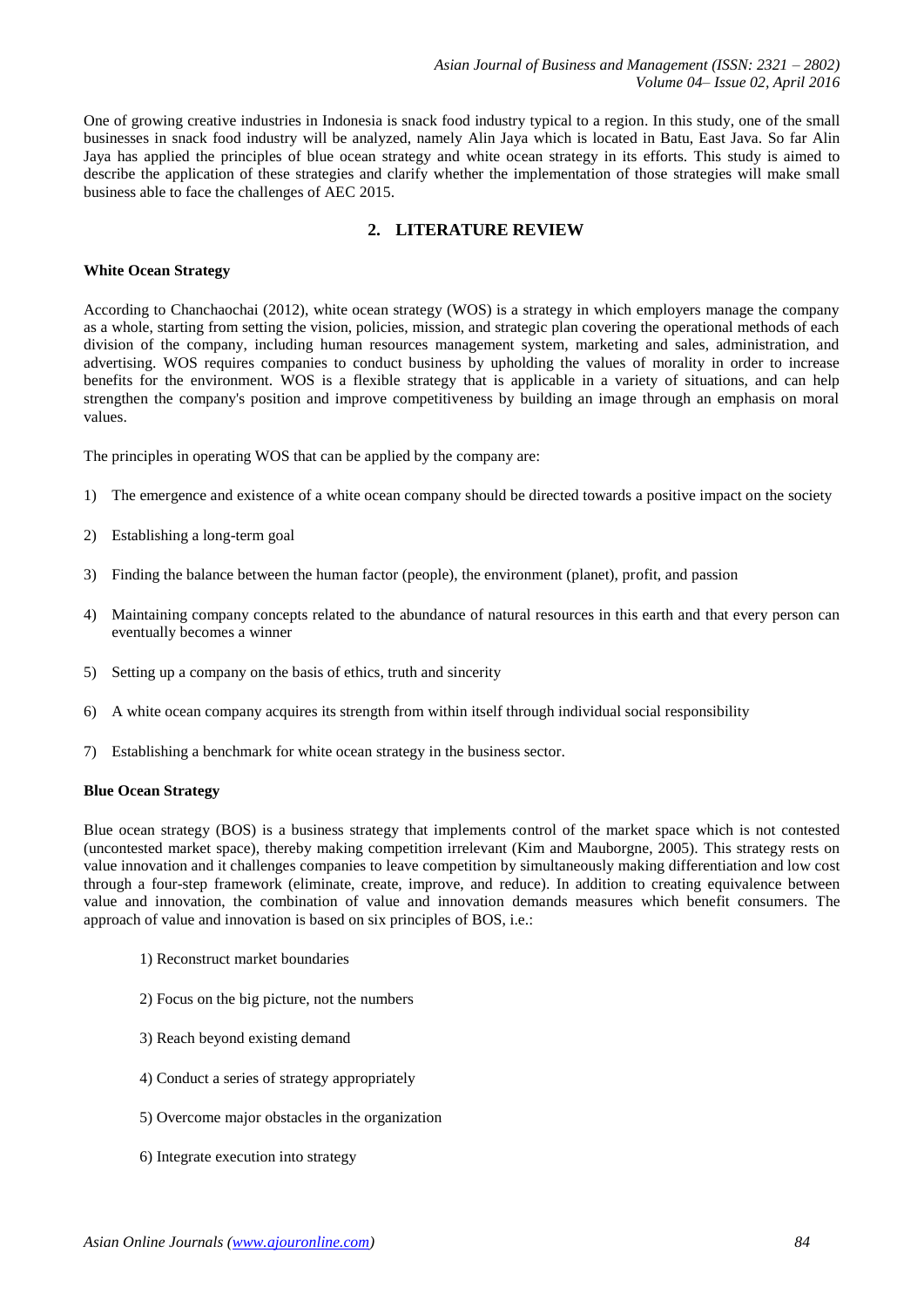| <b>Red Ocean Strategy</b>                                                                                                                                    | <b>Blue Ocean Strategy</b>                                                                                                            | <b>White Ocean Strategy</b>                                                                                                                                       |
|--------------------------------------------------------------------------------------------------------------------------------------------------------------|---------------------------------------------------------------------------------------------------------------------------------------|-------------------------------------------------------------------------------------------------------------------------------------------------------------------|
| Competing in the middle of<br>an existing market                                                                                                             | Creating a market share without a<br>rival.                                                                                           | Making market share arena is no<br>longer relevant.                                                                                                               |
| Striking the competitors.                                                                                                                                    | Making the competition<br>irrelevant.                                                                                                 | Everyone can be a winner.                                                                                                                                         |
| Utilizing existing demand as many<br>as possible                                                                                                             | Creating and capturing new<br>demand.                                                                                                 | Accommodating all requests.                                                                                                                                       |
| Making price and cost<br>analysis.                                                                                                                           | Does not require price and cost<br>analysis.                                                                                          | Creating a balance between price<br>and cost                                                                                                                      |
| Balancing the entire system related<br>to company's activities with some<br>choices of strategy in the form of<br>product differentiation or cost<br>saving. | Balancing the entire system related<br>to company's activities in an effort<br>to increase product differentiation<br>or cost saving. | Balancing company's activities in<br>order to share the benefits to society as<br>a whole as well as the reasonable<br>profit and the longevity of the<br>company |

#### **Comparison Between Red Ocean Strategy, Blue Ocean Strategy, and White Ocean Strategy**

Source: Danai Chanchaochai (2012: 49)

### **Differences Between White Ocean Strategy and Corporate Social Responsibility (CSR)**

According to Chanchaochai (2012: 102), CSR is a concept that is generally applied after a company is successful, but when economic conditions are unfavorable, the company's CSR activities will be trimmed. Even worse, perhaps all CSR activities will be canceled. While at WOS, social responsibility is started ever since the company is built, integrated in every activity of the company, and is sustained by paying attention to the balance of the factors of people, planet, profit, and passion*.* At the level of organization, WOS should be directed towards the creation of quality goods; orientation to environmentally friendly process production; careful management of natural resources; practicing good marketing strategy; encouraging rational consumption; while implementing CSR activities on an ongoing basis.

Provided that WOS companies need to implement social responsibility in every process, it means each individual as the executor of the process needs to have a social responsibility. This is then referred to individual social responsibility (ISR). In other words, every individual in the organization is required to have a social responsibility as a contribution in operating company strategy.

#### **Asean Economic Society (AEC) 2015**

Asean Economic Society (AEC) has been the objective of regional economic integration for 2020 by ASEAN leaders since ASEAN Summit in Bali, which was held in October 3, 2003 (Bali Concord II). In particular, the leaders agreed to accelerate the establishment of AEC by 2015 and to transform ASEAN into a region where there is a free flow of goods, services, investment and skilled labor, and freer flow of capital.

According to Dipta (2012), the main characteristics of AEC 2015 are: (1) a single market-based production, (2) a highly competitive economic region, (3) a region with equitable economic development, and (4) a region fully integrated with global economy.

SME as one of the pillars of Indonesian economy is facing major challenges. A lot of improvements need to be made to face an increasingly open market behavior in the future. The 2015 AEC challenges that will be faced by Small Medium Enterprises (SME) according to Dipta (2012) are:

1) Improving the quality and standard of products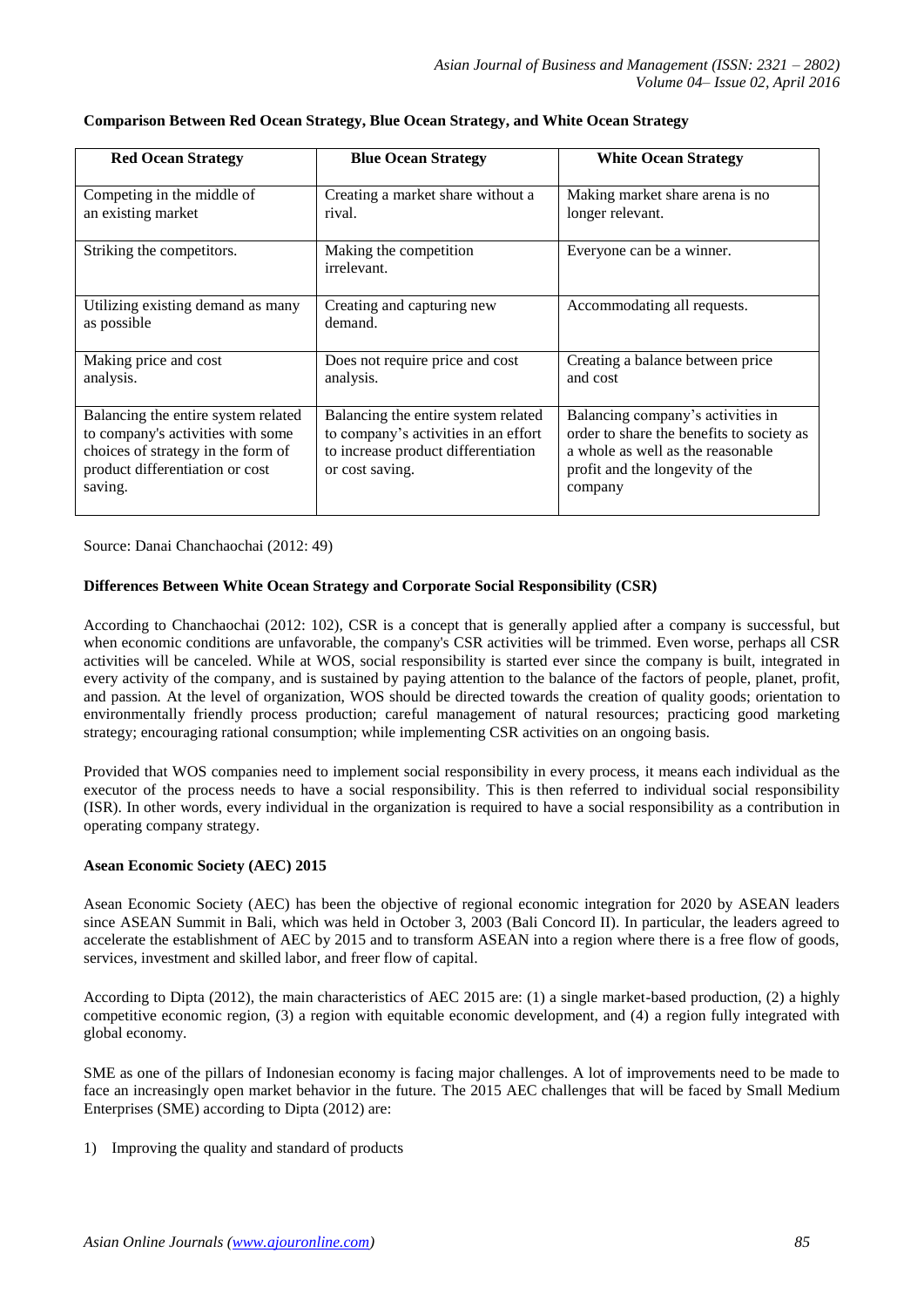#### 2) Improving access to finance

- 3) Improving the quality of human resources and SME's entrepreneurial spirit
- 4) Strengthening and improving access and transfer of technology for SME for innovative SME development
- 5) Improving access to information and promotion abroad. In facing these challenges, not only the government that needs to strive, but SMEs must also support proactively.

#### **3. RESEARCH METHODS**

The method used is descriptive exploratory study. According to Arikunto (1993), descriptive exploratory research is a method of depiction or data interpretation concerning the situation in the field or in the research site. Descriptive exploratory method is chosen because the researcher wants to make a systematic and accurate description of the facts, properties, and relationships among aspects being studied both quantitatively and qualitatively.

The approach used is field research. Field research is one of the qualitative research approaches that does not require a deep knowledge of literature used and specific capabilities of the researcher (Neumann, 2006). According to Harrison and List (2004), field research is also commonly conducted to decide the direction of a research based on context.

This study was conducted using case study as the data collection technique. The method of data collection is by taking some elements of Alin Jaya in which each of them is investigated in depth. The data obtained from Alin Jaya is focused on the areas of strategy management, particularly the implementation of the strategy with BOS and WOS approach as the preparation in facing the challenges of AEC 2015. The technique used is triangulation, or a combination of several methods of data collection, including interviewing the owners, employees, staff, neighbors and consumers, and also documentation and literature review.

To answer whether Alin Jaya is able to answer the five challenges of AEC 2015, some steps of data analysis technique are performed: (1) describing its vision and mission; (2) applying the seven principles of WOS; (3) linking the application of WOS with the principles of business ethics and entrepreneurial spirit; (4) analyzing external and internal environment through SWOT analysis; (5) analyzing BOS four-step framework; (6) applying the three characteristics of a good strategy; (7) applying the six principles of BOS; (8) linking the application of WOS and BOS with elements of organizational culture; and (9) combining WOS and BOS to face the challenges of AEC 2015.

## **4. RESULTS AND DISCUSSION**

Alin Jaya is a small enterprise located in Batu, East Java, Indonesia. This business is running in snack industry, especially typical Batu snack for gift such as *carang mas*, various vegetables and fruit chips. With 20 employees, this business can generate a turnover of up to Rp 200.000.000, - per year. Being in the environment of dynamic agribusiness and tourism industry, Alin Jaya is targeting middle and lower class markets such as Malang citizen and tourists in Batu. Alin Jaya has a vision for "Contributing to improve employee welfare, especially those who are neighbors of the owner, promote Batu snacks in order to be known nationally, and support agribusiness by using local ingredients". Meanwhile, its missions are: (1) to expand market share in Batu and Malang; (2) to reach the market to other cities by developing branches; and (3) to introduce products at fairs and expos by cooperation with the government of Batu City.

Based on the environmental analysis which has been done using SWOT analysis, Alin Jaya's strengths are in the field of good quality raw materials, high customization flexibility, varied supply of materials, extensive networking, and highly motivated employees. The weaknesses of Alin Jaya are: some of the employees who are still studying do not have a fixed work schedule, it does not have good financial management, marketing is not organized yet, and unprofessional attitude sometimes arises since it is a family business. Meanwhile, the main opportunities Alin Jaya has are: the high number of tourists visiting Batu, the yearly influx of new students in Malang city, good cooperation with suppliers, the plan to increase minimum salary in Batu, and many resellers. But there are also threats such as the proliferation of new similar business, snacks from Thailand and Malaysia entering market, increase in fuel prices, and many competitors in the same industry.

In its strategy formulation, Alin Jaya maintains the principles of white ocean strategy. In this case Alin Jaya has implemented seven principles of WOS, namely: (1) giving a positive impact on the environment by providing jobs to women who live around the neighborhood; (2) having a long-term goal by starting to invest with the intention of building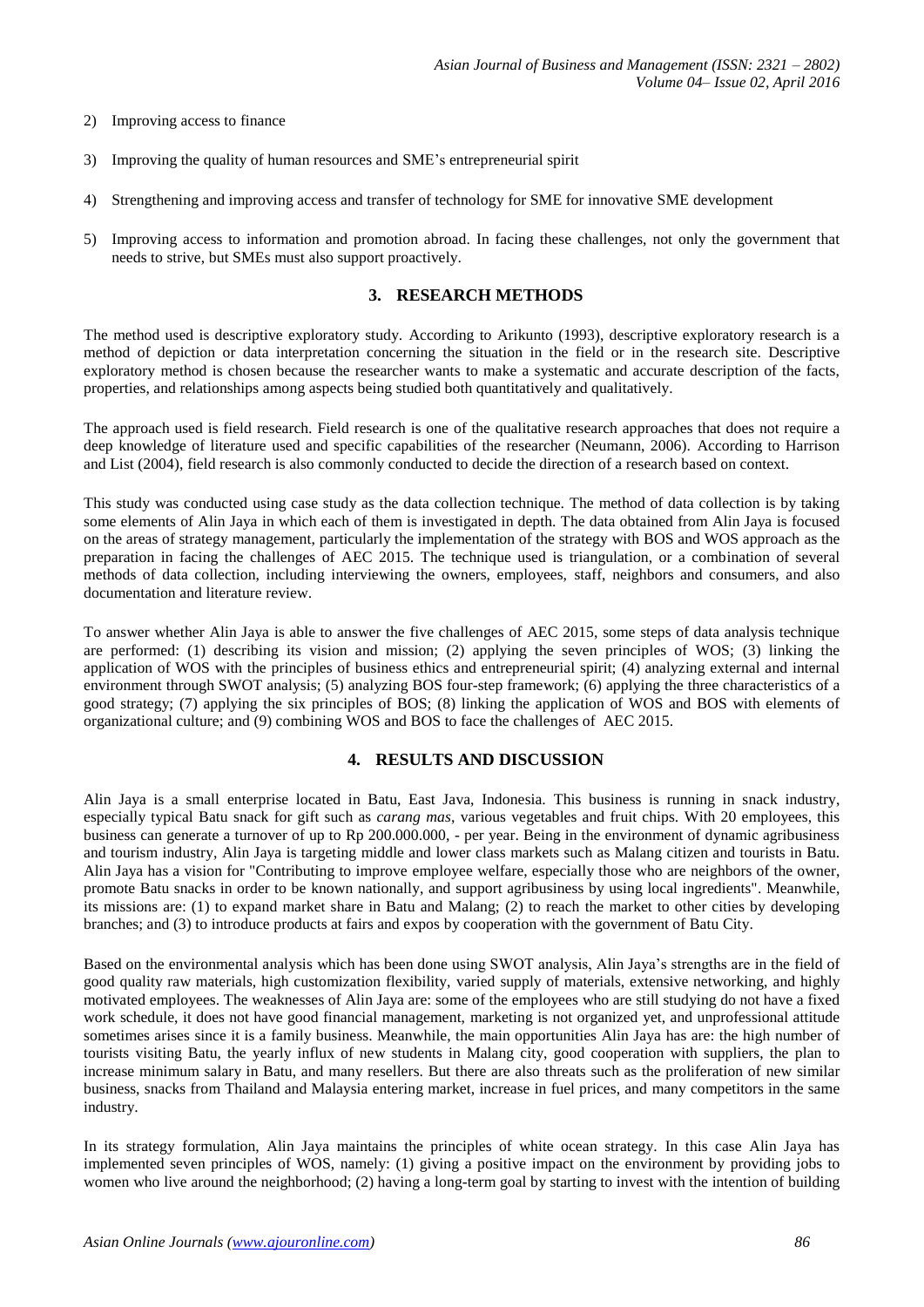a warehouse and factory; (3) balancing the factors of people, planet, profit, and passion; (4) practicing the principle of sharing; (5) running a business based on the values of morality; (6) having the awareness of individual social responsibility; and (7) creating a benchmark of achievement of the strategy through turnover target.

The application of seven principles of WOS supports five principles of business ethics, i.e. the principle of autonomy visualized in individual social responsibility, the principles of honesty, fairness, and moral integrity which are described in the principle of "running a business based on the values of morality", and the principle of mutual benefit which is described in the principle of sharing with the surrounding community, resellers and farmers.

Meanwhile, the analysis results of BOS four-step framework showed that Alin Jaya eliminated stores and online stores' exclusivity and reduced the stock of finished goods, processing time, and waste production to reduce operating costs. In addition, Alin Jaya also improved the quality of materials, material variations, and customization flexibility, as well as adding offers for new industry, such as return facility for resellers, friendly service, and the concept of open workshop in the form of agri-tourist education as a differentiation. With the application of the four-step framework, Alin Jaya has created innovation and value, and this shows the entrerprise is at the blue ocean. The owner also made a study tour "Eduwisata", an agribusiness village tour combined with the open kitchen manufacture of typical Batu city snacks for tourists and students. This brings a positive impact on consumer interest to buy and bind their memory about the products and Alin Jaya brand because consumers are involved in history process and production.

In entering the blue ocean, Alin Jaya has implemented six principles of BOS that encourage the implementation of BOS strategy, namely: (1) reconstructing market boundaries; (2) focusing on the big picture, not number; (3) reaching up to the level of non-consumer market; (4) running the strategic sequence accurately; (5) overcoming organizational barriers; and (6) running strategy execution.

Based on the blend of both strategy implementation (WOS and BOS), Alin Jaya organizational culture has the character: (1) risk-taking; (2) creative; (3) results-oriented; (4) having pressure; (5) stimulating; and (6) challenging. The characteristics of this organization are consistent with the characteristics of an innovative organization which is suitable to be in a dynamic environment.

Through the application of BOS and WOS concepts, Alin Jaya has addressed three of the five challenges of AEC 2015 faced by SMEs. Three expected challenges Alin Jaya able to deal with are: (1) improving the quality and product standards; (2) improving the quality of human resources and entrepreneurial spirit; and (3) strengthening and improving access to technology transfer to develop innovative SME. While the two challenges in which Alin Jaya has not been able to address with its current condition are: improving access to finance and access to information and promotion abroad.

## **5. CONCLUSION**

This study aims to determine whether through the application of WOS and BOS, Alin Jaya, a small enterprise, is able to face the five challenges of AEC 2015. The following is the conclusion of the research that has been carried out:

In entering the blue ocean, Alin Jaya has implemented six principles of BOS that encourage the implementation of BOS strategy, namely: (1) reconstructing market boundaries; (2) focusing on the big picture, not number; (3) reaching up to the level of non-consumer market; (4) running the strategic sequence accurately; (5) overcoming organizational barriers; and (6) running strategy execution

Based on a blend of both strategy implementation (WOS and BOS), Alin Jaya's organizational culture has the characters: (1) risk-taking; (2) creative; (3) results-oriented; (4) having pressure; (5) stimulating; and (6) challenging. Three challenges of AEC 2015 for SMEs which have been addressed are: improving the quality and standards of products, improving the quality of human resources and entrepreneurial spirit of SMEs, and strengthening and improving access to technology transfer to developin innovative SME. While the two challenges in which Alin Jaya has not been able to address with its current condition are: improving access to finance and access to information and promotion abroad.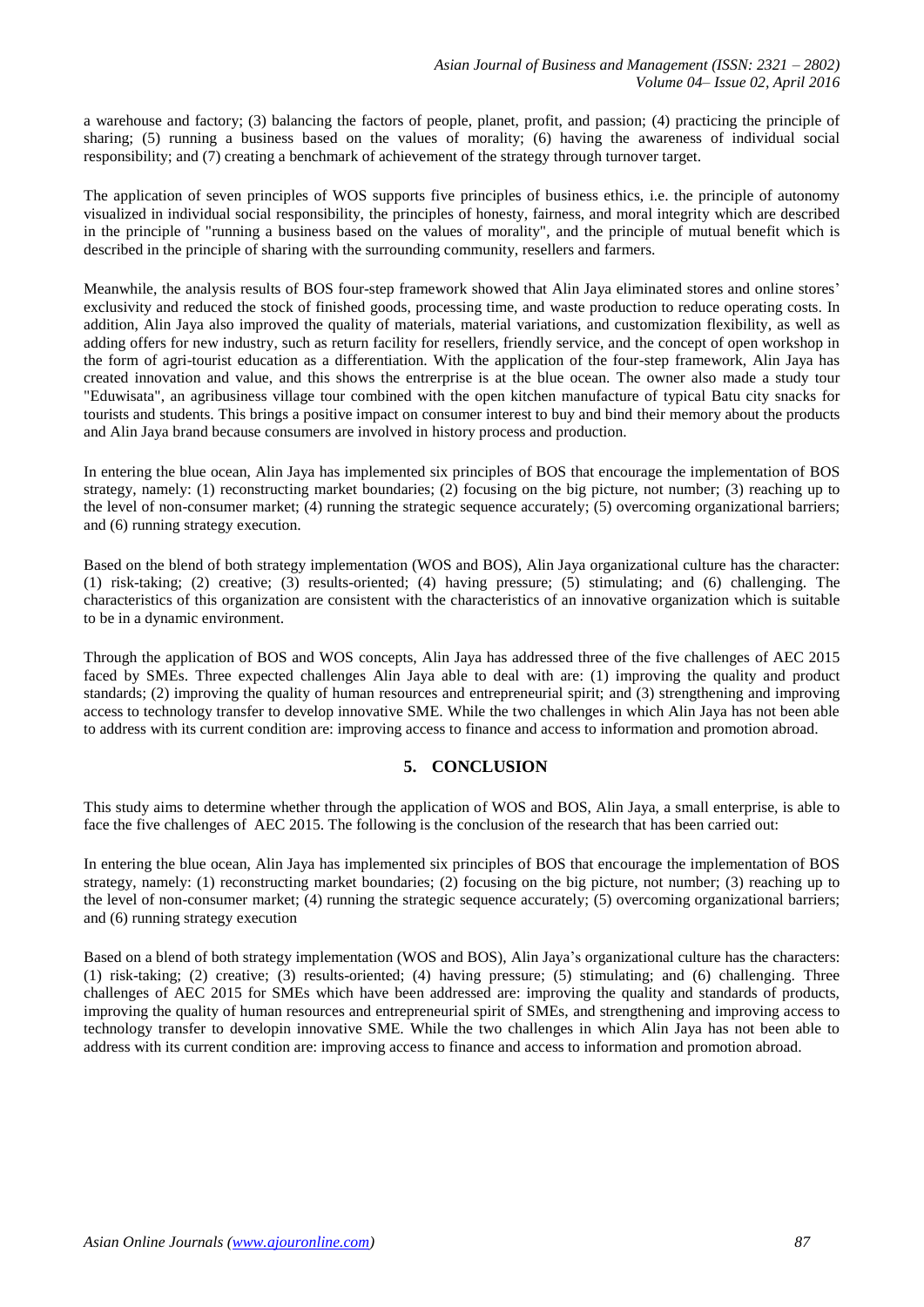# **6. SUGGESTION**

In relation to the research, some advices can be given as follows:

- 1. Application of WOS in the organization should be emphasized more, especially on the principle of individual social responsibility. Business owner can give example to his employees directly, and urge the employees to apply the policies.
- 2. For SMEs to be able to face all the challenges of AEC 2015, Alin Jaya as a small enterprise that applies BOS should continue to enhance the value of innovation by applying the appropriate four-step framework. Anticipating threats and weaknesses related to employment also needs to be done.
- 3. To address the unmet challenge, i.e. improving access to finance, a more disciplined financial records and establishment of a corporation to facilitate access to funds from the bank can be the solution.
- 4. Another unanswered challenge, specifically, improving access to information and promotion abroad, can be overcome by increasing promotion both offline and online. It is necessary to be confirmed because the key to face the global market is the use of e-commerce as a media campaign. If Alin Jaya is not able to manage its own online marketing, it can enroll to recognized e-commerce sites like Kaskus, OLX, etc. so that the promotion can be done more efficiently and the enterprise can get the chance to get resellers from regions outside Batu city.
- 5. Researchers who will conduct further research on the implementation of WOS and BOS are advised to seek a research object with a larger scale. In addition, the study can also be done in public and government sector since there have not been many studies regarding the execution of their strategy. Literature enrichment related to BOS and WOS should also be performed.

# **7. BIBLIOGRAPHY**

- Affif, Faisal, "Blue Ocean Strategy dan Ekonomi Kreatif", Rangkaian Kolom Kluster I, 2012, Jakarta: Binus University.
- Arikunto, Suharsimi, "Prosedur Penelitian: Suatu Pendekatan Praktek", 2002, Jakarta: PT. Rineka Cipta.
- Kim, W. Chan dan Mauborgne, Renee, "Blue Ocean Strategy", 2005, Boston: Harvard Business School Publishing Corporation.
- Narbuko, Cholid, dan Abu Achmadi, "Metodologi Penelitian", 2004, Jakarta: PT. Bumi Aksara.
- Neuman, William Lawrence, "Social Research Methods", 2006, London: Pearson.
- Marzuki, "Metodologi Riset", 2000, Yogyakarta: BPFE UIIY.
- Pearce, John A. dan Robinson, Richard B, "Manajemen Strategis: Formulasi, Implementasi, dan Pengendalian", Buku 1 Edisi 10, 2008, Jakarta: Salemba Empat.
- Pemerintah Kota Batu,
- www.Batukota.go.id (diakses pada 29 Desember 2014)
- Renyowijoyo, Muindro, "Hubungan antara Budaya Organisasi, Komitmen Organisasi, Kepuasan Kerja, dan Prestasi Kerja Karyawan: Studi Empiris Karyawan Sektor Manufaktur di Indonesia", 2003, Universiti Utara Malaysia.
- Santosa, R. Ery Wibowo Agung, "Corporate Social Responsibility: Dimensi dan Badan Ball,
- Pusat Statistik Indonesia, www.bps.go.id (diakses pada 29 Desember 2014)